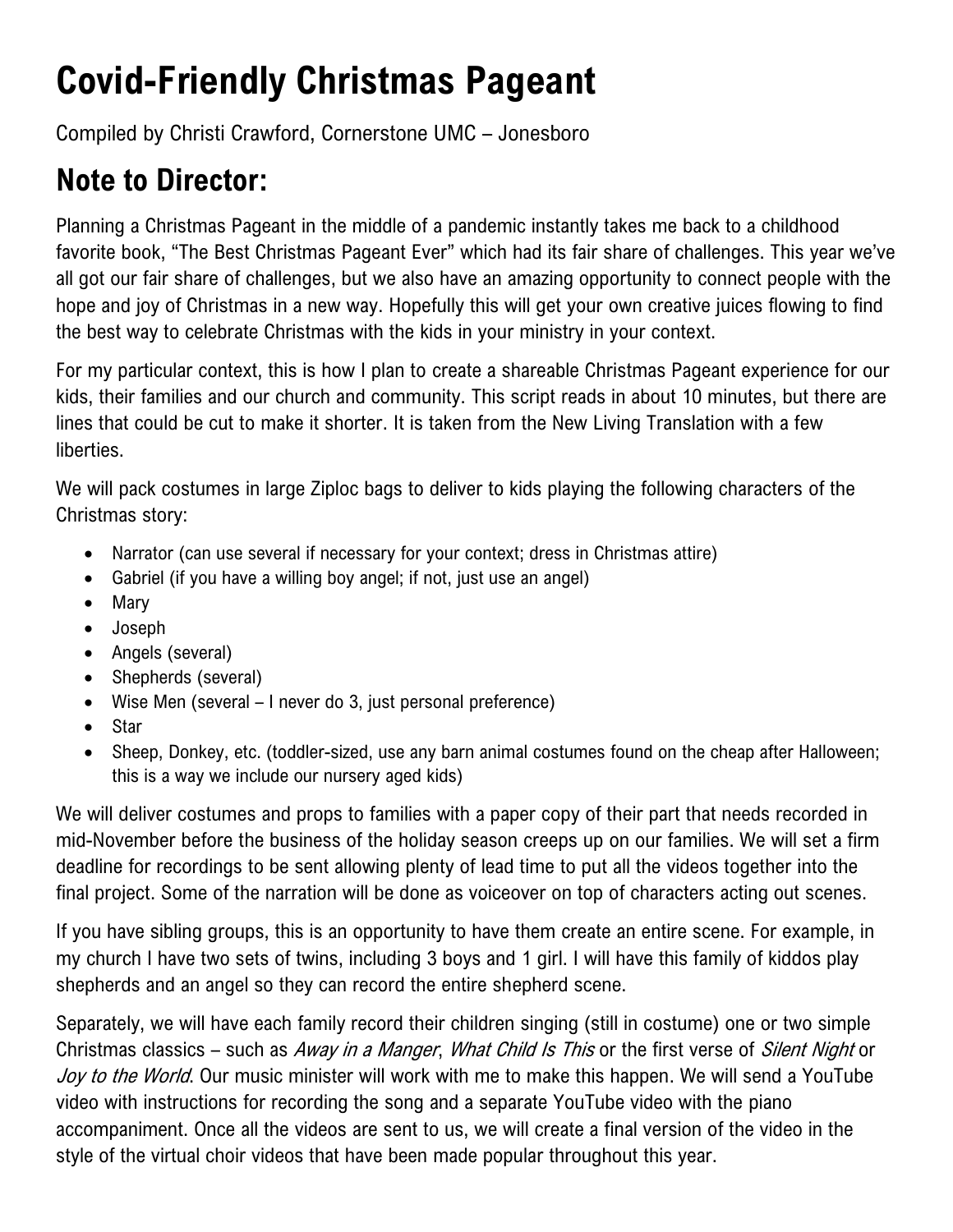## **The Christmas Story (from Matthew 1:18-2:12; Luke 1:26-55; Luke 2:1-20)**

## **Script & Instructions:**

| <b>NARRATOR</b>      | This is the story of how Jesus was born.                                                                                                                                                                                                                                                                                       |
|----------------------|--------------------------------------------------------------------------------------------------------------------------------------------------------------------------------------------------------------------------------------------------------------------------------------------------------------------------------|
|                      | God sent the angel Gabriel to Nazareth in Galilee to a virgin<br>named Mary, who was engaged to be married to a man<br>named Joseph, a descendant of King David.                                                                                                                                                               |
| <b>GABRIEL/ANGEL</b> | (Gabriel enters a room) Greetings, Mary! The Lord<br>is with you!                                                                                                                                                                                                                                                              |
| <b>NARRATOR</b>      | Mary was confused, trying to figure out what the angel was<br>talking about. She was also a little scared – as I'm sure you<br>would have been too!                                                                                                                                                                            |
| <b>GABRIEL/ANGEL</b> | Don't be afraid, Mary, for you have found favor with God! You<br>will give birth to a son, and you will name him Jesus. He will<br>be great and will be called the Son of the Most High. The<br>Lord God will give him the throne of his ancestor David. And<br>he will reign over Israel forever. His kingdom will never end! |
| <b>MARY</b>          | But how?!? What?!? How can this happen? I'm not even<br>married yet.                                                                                                                                                                                                                                                           |
| <b>GABRIEL/ANGEL</b> | (smiles) The Holy Spirit will come upon you and the power of<br>the Most High will overshadow you. So the baby born will be<br>holy and will be called the Son of God. For the word of God<br>will never fail.                                                                                                                 |
| <b>MARY</b>          | I am the Lord's servant. May everything you have said about<br>me come true.                                                                                                                                                                                                                                                   |
|                      | Oh, how my soul praises the Lord! How my spirit rejoices in<br>God my Savior! God made this promise to our ancestors, and<br>God has been merciful!                                                                                                                                                                            |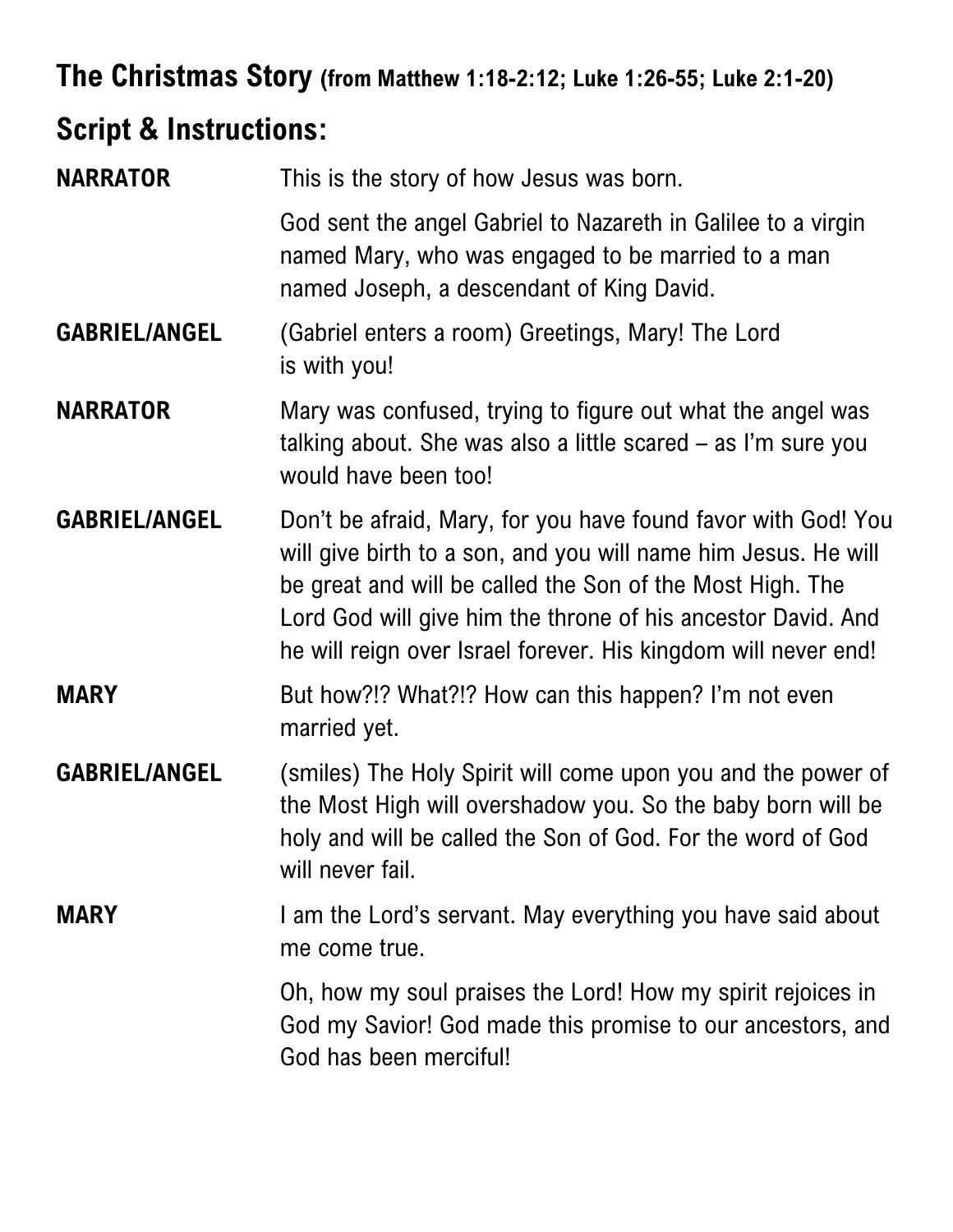| <b>NARRATOR</b> | But Mary still had to tell her fiancé Joseph that she was going<br>to have a baby $-$ a special baby through the power of the Holy<br>Spirit.                                                                                                                                                          |
|-----------------|--------------------------------------------------------------------------------------------------------------------------------------------------------------------------------------------------------------------------------------------------------------------------------------------------------|
|                 | Mary told Joseph all about what the angel had said, and<br>Joseph wasn't sure what to think. But he was a good man<br>and did not want to disgrace Mary, so he thought he'd break<br>their engagement quietly.                                                                                         |
|                 | While he was considering this, an angel of the Lord appeared<br>to him in a dream.                                                                                                                                                                                                                     |
| <b>JOSEPH</b>   | (pretending to sleep – couch, bed, floor it doesn't matter)                                                                                                                                                                                                                                            |
|                 | (wake up startled)                                                                                                                                                                                                                                                                                     |
| <b>ANGEL</b>    | Joseph, son of David, do not be afraid to take Mary as your<br>wife. The child within her was conceived by the Holy Spirit.<br>Mary will have a son, and you are to name him Jesus. He will<br>save his people from their sins.                                                                        |
| <b>NARRATOR</b> | All of this occurred to fulfill the Lord's message through his<br>prophet: "Look! The virgin will conceive a child! She will give<br>birth to a son, and they will call him Emmanuel, which means<br>God is with us."                                                                                  |
| <b>JOSEPH</b>   | I will do exactly what the angel told me to do. I will marry<br>Mary, and we will name our son Jesus.                                                                                                                                                                                                  |
| <b>NARRATOR</b> | At that time the Roman emperor, Augustus, said that a<br>census must be taken throughout the Roman Empire. So<br>everyone had to return to the town of their ancestors to<br>register for the census. Since Joseph was a descendant of<br>King David, he had to go to Bethlehem, David's ancient home. |
|                 | He and Mary traveled there from the village of Nazareth –<br>about 80 miles.                                                                                                                                                                                                                           |
| <b>MARY</b>     | (walk – around the house, outside, wherever)                                                                                                                                                                                                                                                           |
| <b>JOSEPH</b>   | (walk – around the house, outside, wherever)                                                                                                                                                                                                                                                           |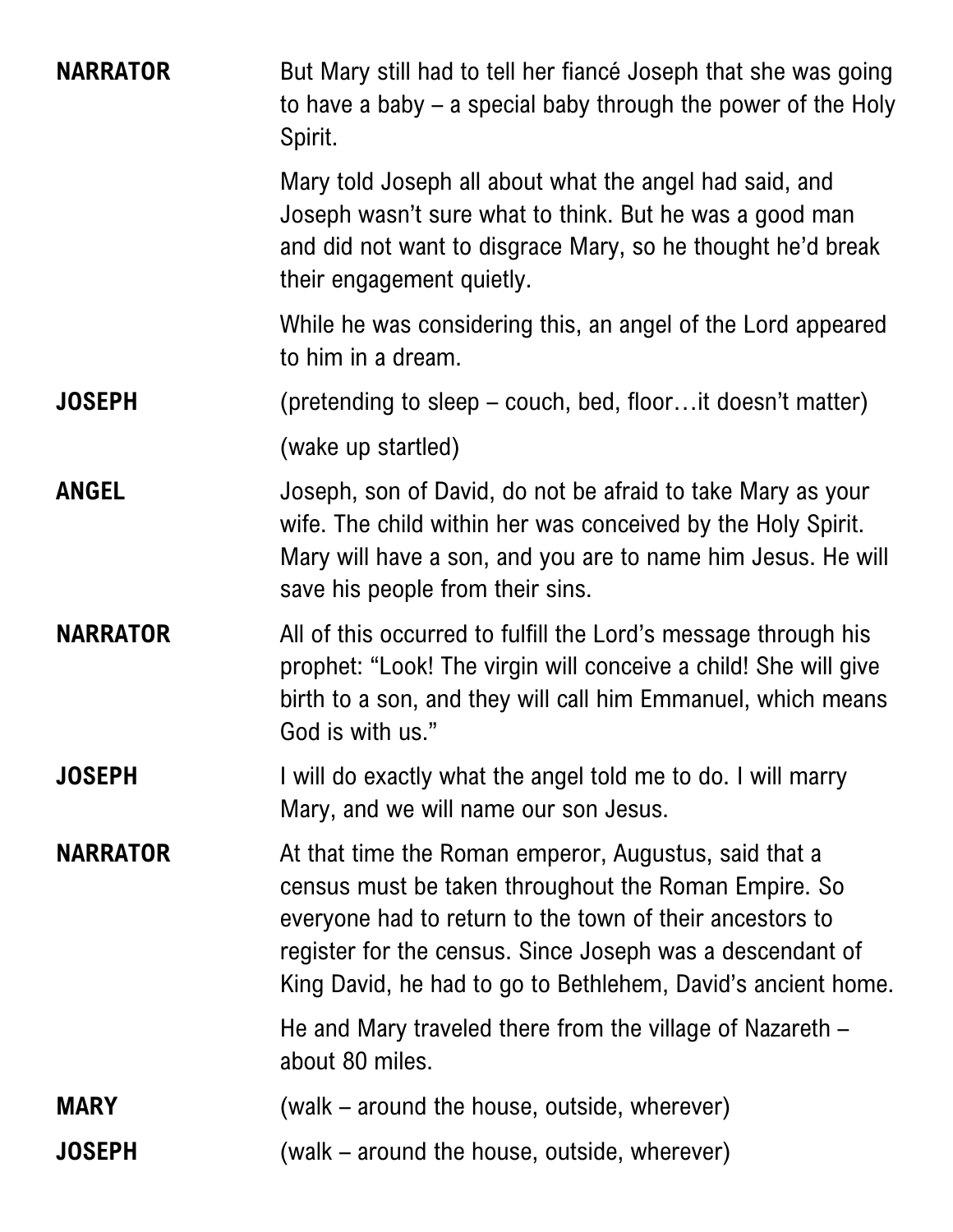| <b>NARRATOR</b>   | By this time Mary was very pregnant, nearing the time for her<br>child to be born.                                                                                                                                                                            |
|-------------------|---------------------------------------------------------------------------------------------------------------------------------------------------------------------------------------------------------------------------------------------------------------|
|                   | While they were in Bethlehem, Mary gave birth to her first  <br>child, a son.                                                                                                                                                                                 |
| <b>MARY</b>       | (wrap baby doll in blanket and lay him in manger)                                                                                                                                                                                                             |
| <b>NARRATOR</b>   | Mary wrapped the baby snugly in strips of cloth and laid him<br>in a manger, because there was no lodging available for<br>them.                                                                                                                              |
| <b>ANIMALS</b>    | (act like the animal you're portraying; sit; crawl)                                                                                                                                                                                                           |
| <b>NARRATOR</b>   | That night there were shepherds staying in the fields nearby,<br>guarding their flocks of sheep. Suddenly, an angel of the Lord<br>appeared among them, and the radiance of the Lord's glory<br>surrounded them. They were terrified!                         |
| <b>ANGELS</b>     | (enter a room; raise hands; show off wings; run; dance; leap)                                                                                                                                                                                                 |
| <b>SHEPHERDS</b>  | (hold sheep; walk around with sheep; act scared; fall in fear)                                                                                                                                                                                                |
| <b>ANGEL</b>      | Don't be afraid! I bring you good news of great joy for all<br>people! The Savior – yes, the Messiah, the Lord – has been<br>born today in Bethlehem. You will recognize him when you<br>find a baby wrapped snugly in strips of cloth, lying in a<br>manger. |
| <b>NARRATOR</b>   | Suddenly, the angel was joined by a host of others, praising<br>God!                                                                                                                                                                                          |
| <b>ANGELS</b>     | Glory to God in the highest, and peace on earth to all!                                                                                                                                                                                                       |
| <b>SHEPHERDS</b>  | (hold sheep; get excited; put sheep down; leap for joy)                                                                                                                                                                                                       |
| <b>NARRATOR</b>   | The angels returned to heaven.                                                                                                                                                                                                                                |
| <b>SHEPHERD 1</b> | Let's go!                                                                                                                                                                                                                                                     |
| <b>SHEPHERD 2</b> | Let's go to Bethlehem to see this thing that has happened!                                                                                                                                                                                                    |
| <b>SHEPHERD 3</b> | The Lord has told us all about this awesomeness! Let's go!                                                                                                                                                                                                    |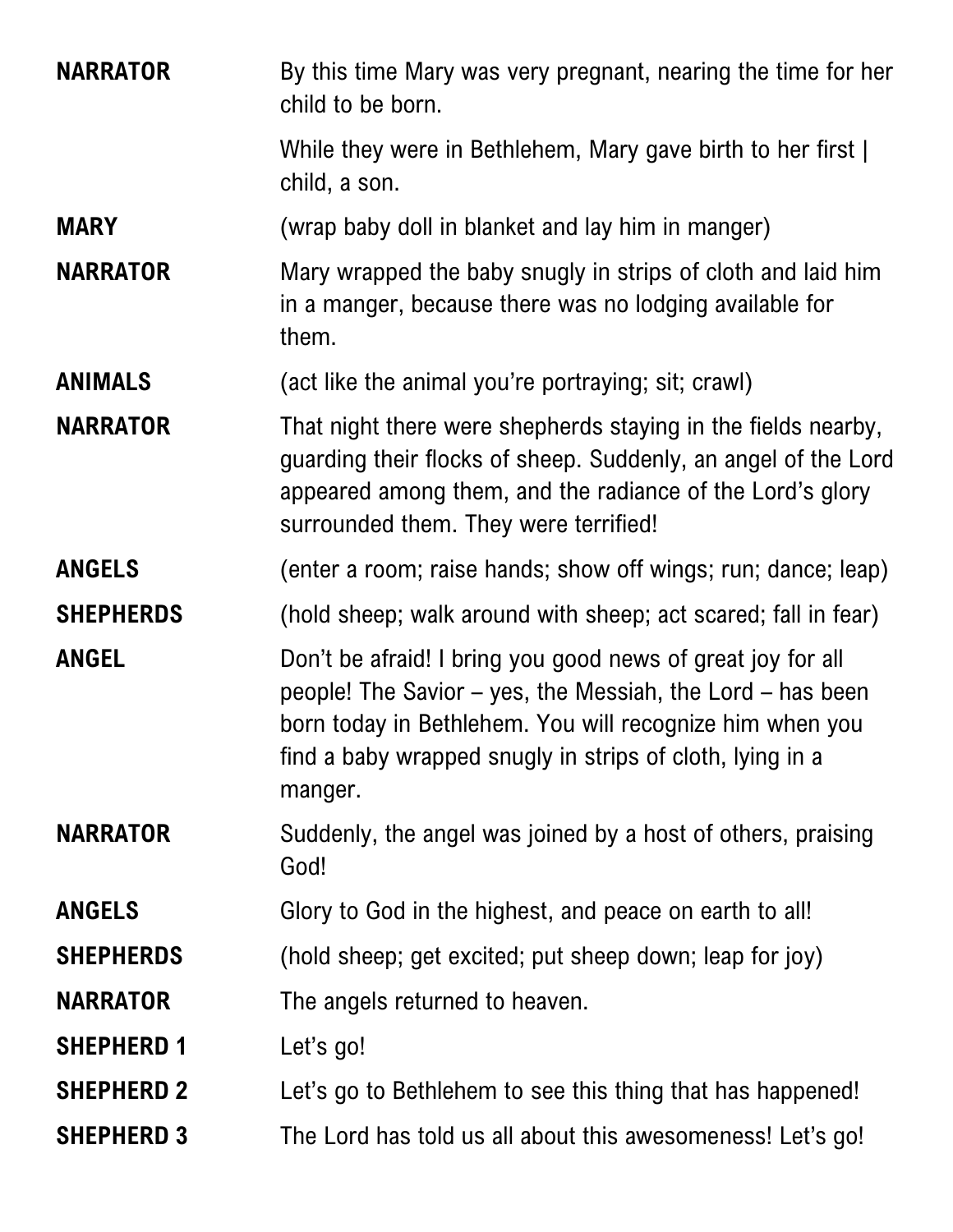| <b>NARRATOR</b>   | The shepherds hurried to the village and found Mary and<br>Joseph, and there was the baby they had been told about<br>lying in the manger.                                                                                                                     |
|-------------------|----------------------------------------------------------------------------------------------------------------------------------------------------------------------------------------------------------------------------------------------------------------|
|                   | After seeing Jesus, the shepherds told everyone what had<br>happened and what the angel had said to them about this<br>child.                                                                                                                                  |
| <b>SHEPHERD 1</b> | We saw Jesus                                                                                                                                                                                                                                                   |
| <b>SHEPHERD 2</b> | The Messiah                                                                                                                                                                                                                                                    |
| <b>SHEPHERD 3</b> | A New King, a Rescuing King, a Forever KingJESUS!                                                                                                                                                                                                              |
| <b>NARRATOR</b>   | All who heard the shepherds' story were astonished, but<br>Mary kept all these things in her heart and thought about<br>them often.                                                                                                                            |
|                   | The shepherds went back to their flocks, glorifying and<br>praising God for all they had heard and seen. It was just as<br>the angel had told them.                                                                                                            |
| <b>SHEPHERDS</b>  | Woohoo! Yay God!!! That was awesome! Jesus is here! We<br>have a Savior!!! Woohoo!!! (in any order and with 1, 2 or all<br>3 shepherds saying each line)                                                                                                       |
| <b>NARRATOR</b>   | Now, not everyone was as excited about this new rescuing<br>forever king Jesus as the shepherds and angels. Jesus was<br>born during the reign of King Herod. About that time, some<br>wise men from eastern lands arrived in Jerusalem asking<br>about Jesus. |
| <b>WISE MEN</b>   | (enter any room; look inquisitive)                                                                                                                                                                                                                             |
| <b>WISE MAN 1</b> | Where is the newborn king of the Jews?                                                                                                                                                                                                                         |
| <b>WISE MAN 2</b> | We saw his star as it rose, and we have come to worship<br>him.                                                                                                                                                                                                |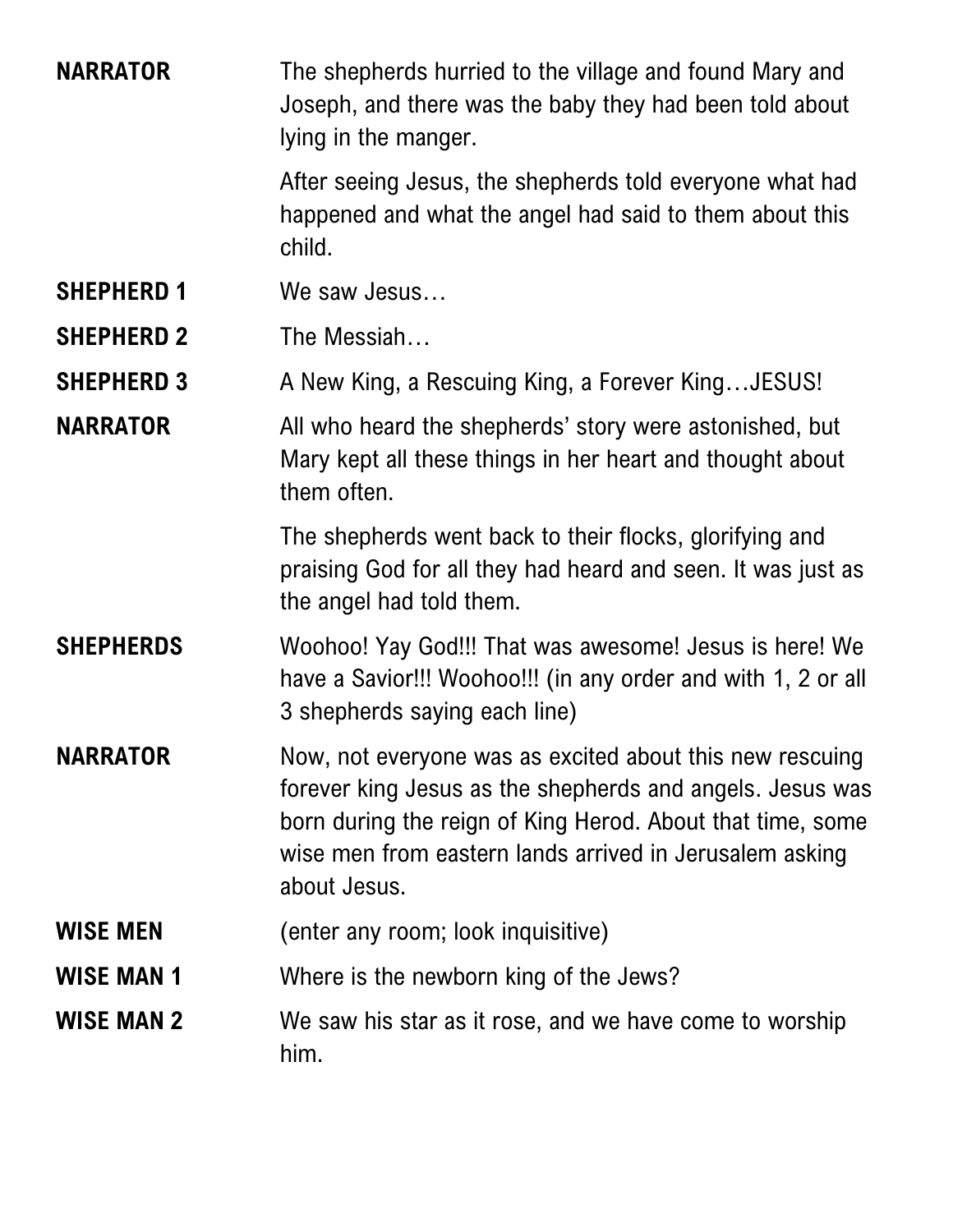| <b>NARRATOR</b>   | King Herod was deeply disturbed when he heard this, so he<br>called a meeting of the leading priests and asked them where<br>the Messiah was supposed to be born. It was Bethlehem.                                                                                                                                                             |
|-------------------|-------------------------------------------------------------------------------------------------------------------------------------------------------------------------------------------------------------------------------------------------------------------------------------------------------------------------------------------------|
| <b>8NARRATOR</b>  | Herod asked the wise men when the star first appeared. Then<br>he told them to go to Bethlehem and search for the child so<br>he could go worship him too – though we all know he had no<br>plans to go worship Jesus!                                                                                                                          |
|                   | The wise men went on their way, and the star they had seen<br>in the east guided them to Bethlehem. It went ahead of them<br>and stopped over the house where the child was. When they<br>saw the star, they were filled with joy! They entered the<br>house and saw the child with his mother, Mary, and they<br>bowed down and worshiped him. |
| <b>STAR</b>       | (walk around; run forward; stop abruptly and raise hands so<br>points of star are out straight; smile big; look excited)                                                                                                                                                                                                                        |
| <b>MARY</b>       | (sitting with doll)                                                                                                                                                                                                                                                                                                                             |
| <b>WISE MEN</b>   | (look excited; walk forward; jump for joy)                                                                                                                                                                                                                                                                                                      |
| <b>WISE MAN 1</b> | That star is so bright!                                                                                                                                                                                                                                                                                                                         |
| <b>WISE MAN 2</b> | Wow! This is exciting!                                                                                                                                                                                                                                                                                                                          |
| <b>WISE MAN 1</b> | Let's go inside and worship our new rescuing forever KING!                                                                                                                                                                                                                                                                                      |
| <b>WISE MEN</b>   | (enter a room through a door; bow down and worship; lay<br>treasure chest down as if presenting the gift)                                                                                                                                                                                                                                       |
| <b>WISE MAN 2</b> | Let's give him the gifts we brought – gold, frankincense and<br>myrrh.                                                                                                                                                                                                                                                                          |
| <b>NARRATOR</b>   | When it was time to leave, they returned to their own country<br>by another route, because God had warned them in a dream<br>not to return to Herod.                                                                                                                                                                                            |